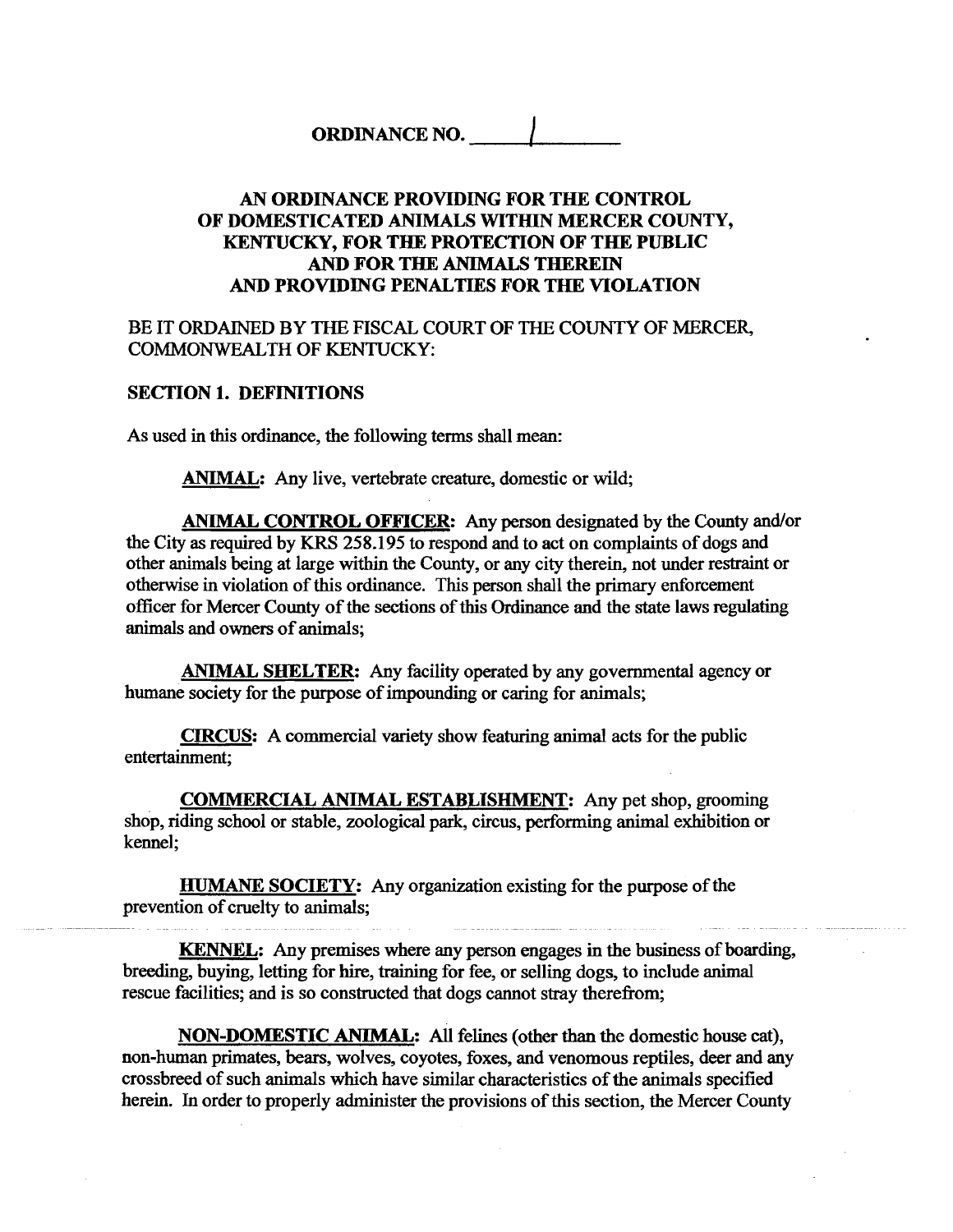Fiscal Court may add to or remove fiom the classification of non-domestic animal any bird, mammal, reptile, aquatic and amphibious forms, or other members of the animal kingdom. Additions to the list may be made only if the Fiscal Court determines, after public hearing, that such species because of habit, mode of life, or natural instinct is incapable of being domesticated; requires the exercise of art, force, or skill to keep them safely in subjection; and would create a reasonable likelihood of hazard to the public. Each determination by the Legislative body as to additions or deletions shall become effective when filed with the County Judge/Executive;

**OWNER:** Any person who keeps, harbors, or has charge, care or custody of an animal, except a veterinarian who is treating or caring for an animal in the regular practice of veterinary medicine or an operation of a kennel or pet shop engaged in the regular practice of his business as such. Any animal shall be deemed to be harbored if it is fed or sheltered for three consecutive days or more. This shall not include nondomesticated cats.

**PET:** Any animal kept for pleasure rather than utility; under no circumstances shall a non-domestic animal as defined in this Ordinance be considered a pet unless specifically provided for herein;

#### **PUBLIC NUISANCE:** Any animal or animals which:

- 1. Molest passerby or passing vehicles.
- 2. Attacks other animals.
- 3. Trespasses on school grounds.
- 4. Is repeatedly at large.
- 5. Damages private or public property.
- 6. Barks, whines, or howls in excessive, continuous or untimely fashion.
- 7. Disturbs the peace, comfort or health of persons in any other manner.

**RESIDENTIAL PROPERTY OWNER:** Any person owning, renting or leasing real estate in-Mercer County, Kentucky;

**RESTRAINT: The** act of restraining any animal secured by a leash or lead and under control of a responsible person and obedient to that person's commands, or within the real property limits of its owner;

**RUNNING AT LARGE:** Any animal **that** is off the property of the owner, custodian, possessor or harborer and is not restrained. Except that a hound or other hunting dog which has been released fiom restraint for hunting purposes shall be deemed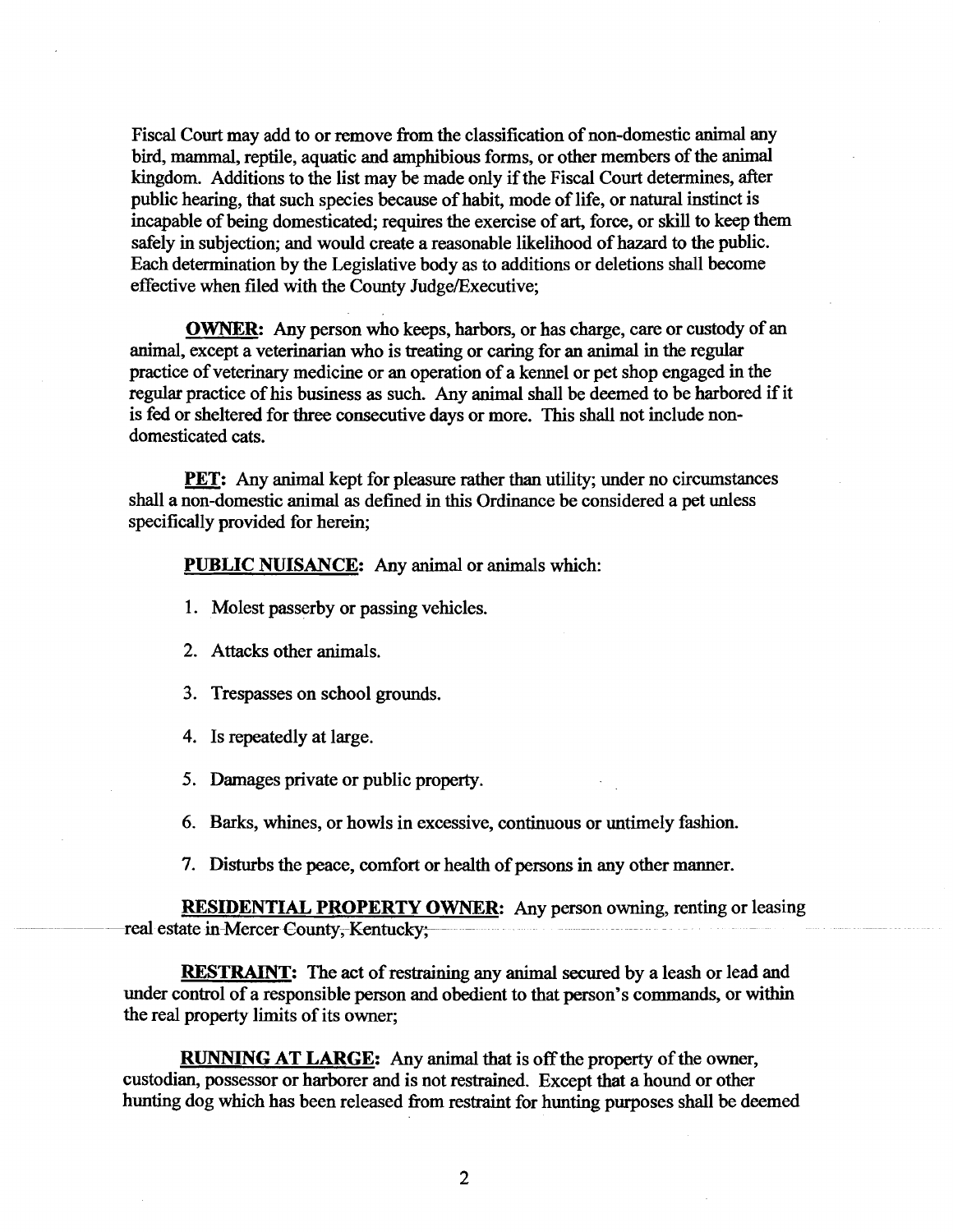to be under reasonable control of its owner of handler while engaged in or returning from hunting, and, if the hunting dog becomes temporarily lost from a pack or wanders from actual control or sight of its owner or handler it shall not be deemed to be in violation;

**VACCINATION:** The injection by a veterinarian or other qualified person of rabies vaccine approved by and administered in accordance with the regulations of the Kentucky State Board of Health,

**VICIOUS ANIMAL:** Any animal or animals that constitute a physical threat to human beings or other animals;

- 1. Exceptions. An animal shall not be deemed vicious solely because;
	- a. It bites, attacks or menaces;
		- 1. Any person assaulting its owner;
		- 2. Any person or animal who has tormented or abused it; or
	- b. It is otherwise acting in defense of any attack from a person or other animal upon its owner or another person; or
	- c. It is protecting or defending its young or the young of any other animal.

## **SECTION 2. RESTRAINT**

Restraint is required for all animals in the county.

- (a) It shall be unlawful for any owner or person in charge of any animal to permit or allow such animal to run at large in the county, or any city therein, or to permit such animal to be on the streets of the county, or any city therein, unless such animal is on a leash or otherwise under the absolute control of the owner or his agent.
- (b) Every female dog or cat in heat shall be confined in a building or secure enclosure in such a manner that such female dog or cat cannot come into contact with another animal except for planned breeding.
- (c) **EXCEPTION**  Any dog used to assist in hunting during a lawful hunting season shall not be subject to this section while engaged in any hunting activity unless such animal constitutes a physical threat to human beings or other animals, in which case all related provisions hereto shall apply.
- (d) **EXCEPTION**  Any farm animal raised for commercial purposes and maintained on **any** farm in the county or other area except incorporated cities, unincorporated residential neighborhoods and towns, shall not be subject to the provisions of this section to the extent that said animal does not constitute a physical threat to human beings or other animals.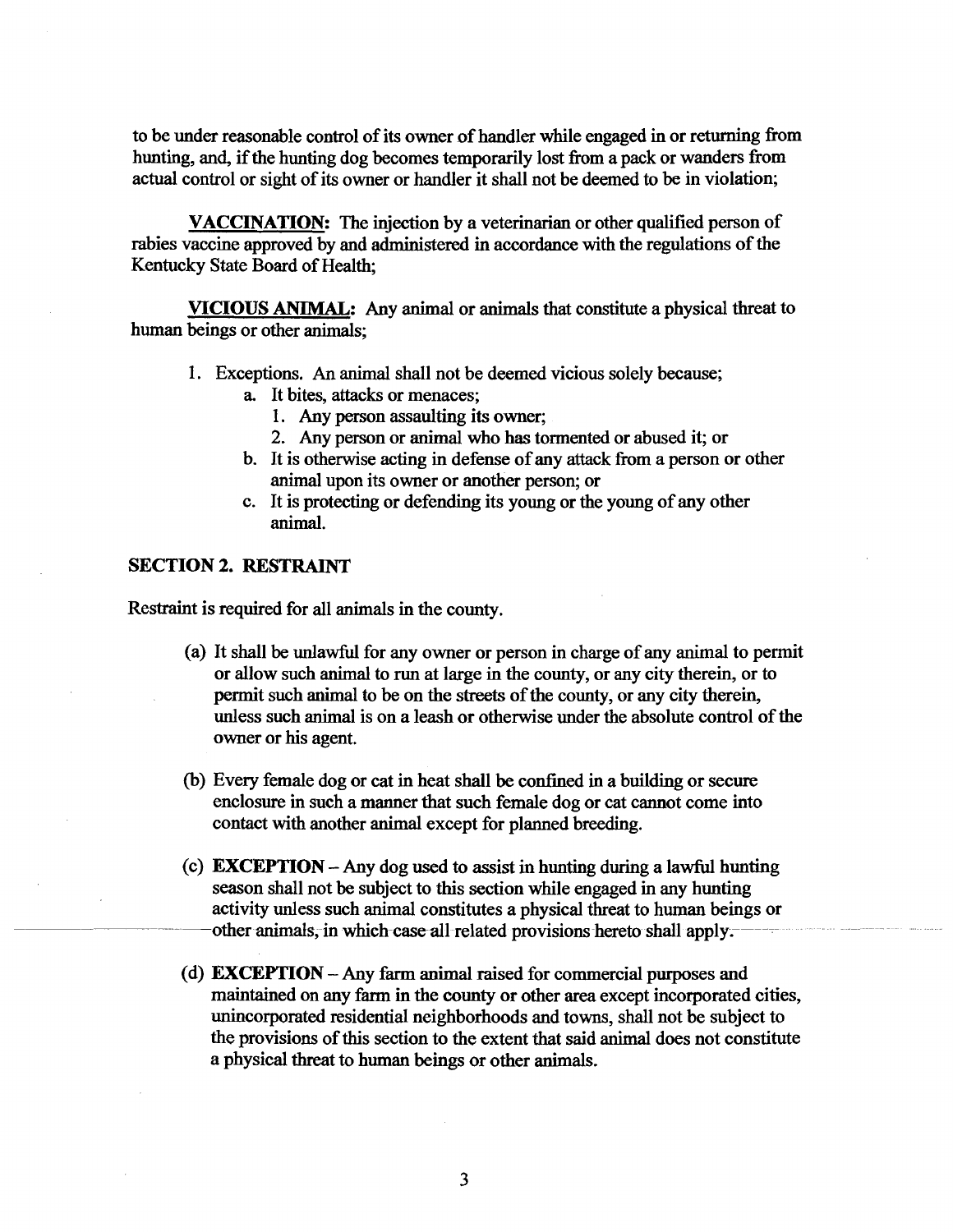(e) **PENALTY** - Any person violating this provision of this ordinance shall be subject to a fine of not less than \$25.00 nor more than \$250.00 for first offense. For second offense not less than \$50.00 nor more than \$500.00.

## **SECTION 3. VICIOUS ANIMALS PROHIBITED**

It shall be unlawful for any person to harbor or keep, within the corporate limits of the county, or any city therein, any animal with a vicious propensity. It shall be prima facie evidence of the viciousness of any dog to bite or attack any person off the owner's own premises.

## **SECTION 4, HOWLING, BARKING ANIMALS DISTURBING NEIGHBORHOOD PROHIBITED**

It shall be unlawful for any owner or person in charge of an animal to suffer or permit on his premises the loud or frequent barking, howling, or yelping of such animal so as to annoy or disturb any person located in the county at any time of the day or night regardless of whether the dog is physically situated in or upon private property; provided, however, that at the time the dog is barking or making any other noise, a person is not trespassing or threatening to trespass upon private property in or upon which the dog is situated or any other legitimate cause which teased or provoked the dog.

(a) **PENALTY** - Any person violating this provision of this ordinance shall be subject to a fine of not less than \$25.00 nor more than \$250.00 for first offense. For second offense not less than \$50.00 nor more than \$500.00.

## **SECTION 5. PUBLIC NUISANCE**

It shall be unlawful for any owner or person in charge of an animal to permit that animal to create a public nuisance as defmed herein.

(a) **PENALTY** - Any person violating this provision of this ordinance shall be subject to a fine of not less than \$25.00 nor more than \$250.00 for first offense. For second offense not less than \$50.00 nor more than \$500.00.

#### **SECTION 6. LICENSING FOR KENNELS**

offense. For second offense not less than \$50.00 nor more than \$500.00.<br>SECTION 6. LICENSING FOR KENNELS<br>(a-) On any premises where a person, or group of persons, partnerships of any<br>entity our premises where a person, or entity owning or operating a kennel, as defined herein, for more than 30 days shall obtain a kennel license fiom the Mercer County Animal Control Officer.

> (b) The location of this establishment must be approved by Mercer County Planning and Zoning. The establishment of a kennel shall be considered a rural occupation by The Greater Harrodsburg/Mercer County Planning and Zoning Commission, except a kennel shall only be allowed in areas zoned A-1 or A-2.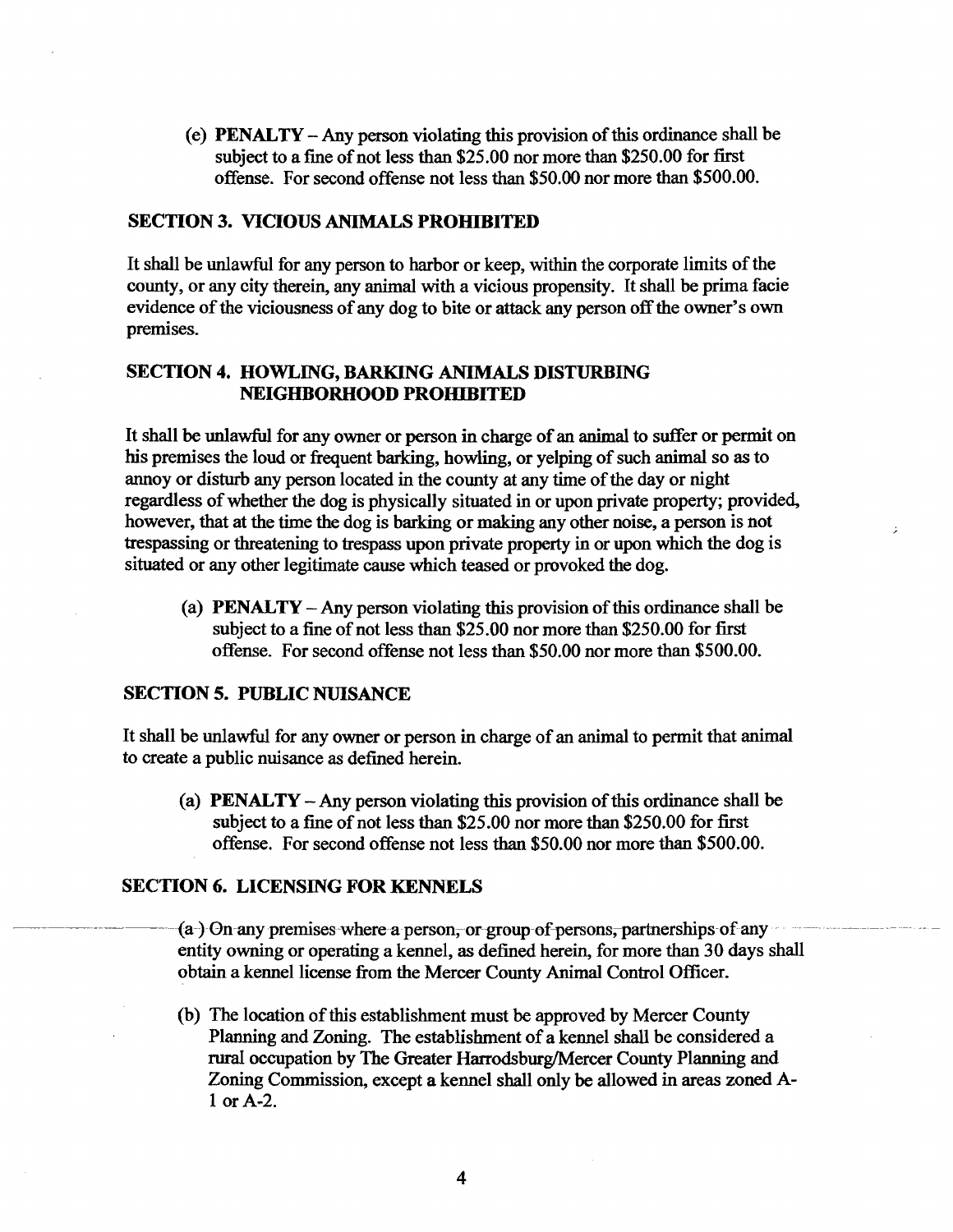- (c) The commercial animal establishment license shall be valid for a period of one (1) year, effective July 1 through June 30 of each year.
- (d) The commercial animal establishment license or kennel license shall be renewed annually.
- (e) The license fee shall be approved by order of the Mercer County Fiscal Court pursuant to County Ordinance # . (see Fiscal Court Order Book 21, page 633)
- (0 **PENALTY**  Any person violating, failing or refusing to comply with the licensing requirement may be subject to the penalties set forth in KRS 258.990, being subject to a fine not less than \$25.00 nor more than \$250.00. Each day constitutes a separate offense. This supersedes the penalty set out in County Ordinance # (see Fiscal Court Order Book **County Order Book** . (see Fiscal Court Order Book 21, page 633)

## **SECTION 7. IMPOUNDMENT**

- (a) Unrestrained dogs and nuisance animals shall be taken to an animal shelter by the animal control officer, or other authorized person, and impounded. The duty of the law enforcement officer shall be to respond to the scene; if the animal is a danger to the public or other animals, then he is to notify the animal control officer to pick up the animal, and the law enforcement officer is to keep the animal under surveillance until it can be caught and transported by the animal control officer.
- (b) Impounded dogs and cats shall be kept for not less than 5 days unless reclaimed by owner. However, this requirement may be waived by the animal control officer or his agent if an impounded animal has an injury or physical condition which causes the animal to suffer or causes other animals to suffer. In addition, any animal voluntarily surrendered by its owner, does not have to be impounded for the 5 day limit.
- (c) If by license, tag or other means the owner of an impounded animal can be identified, the animal control officer shall immediately notify the owner by telephone or mail.
- (d) An owner reclaiming **an** impounded dog shall pay a fee approved by the Mercer County Animal Shelter, plus any additional necessary charges or costs to the Mercer County Animal Shelter. Any owner failing to pay the impoundment fee shall not be permitted to reclaim the cat or dog.
- (e) Any animal not reclaimed by its owner within 5 days shall become the property of the animal shelter and shall be placed for adoption or humanely euthanized.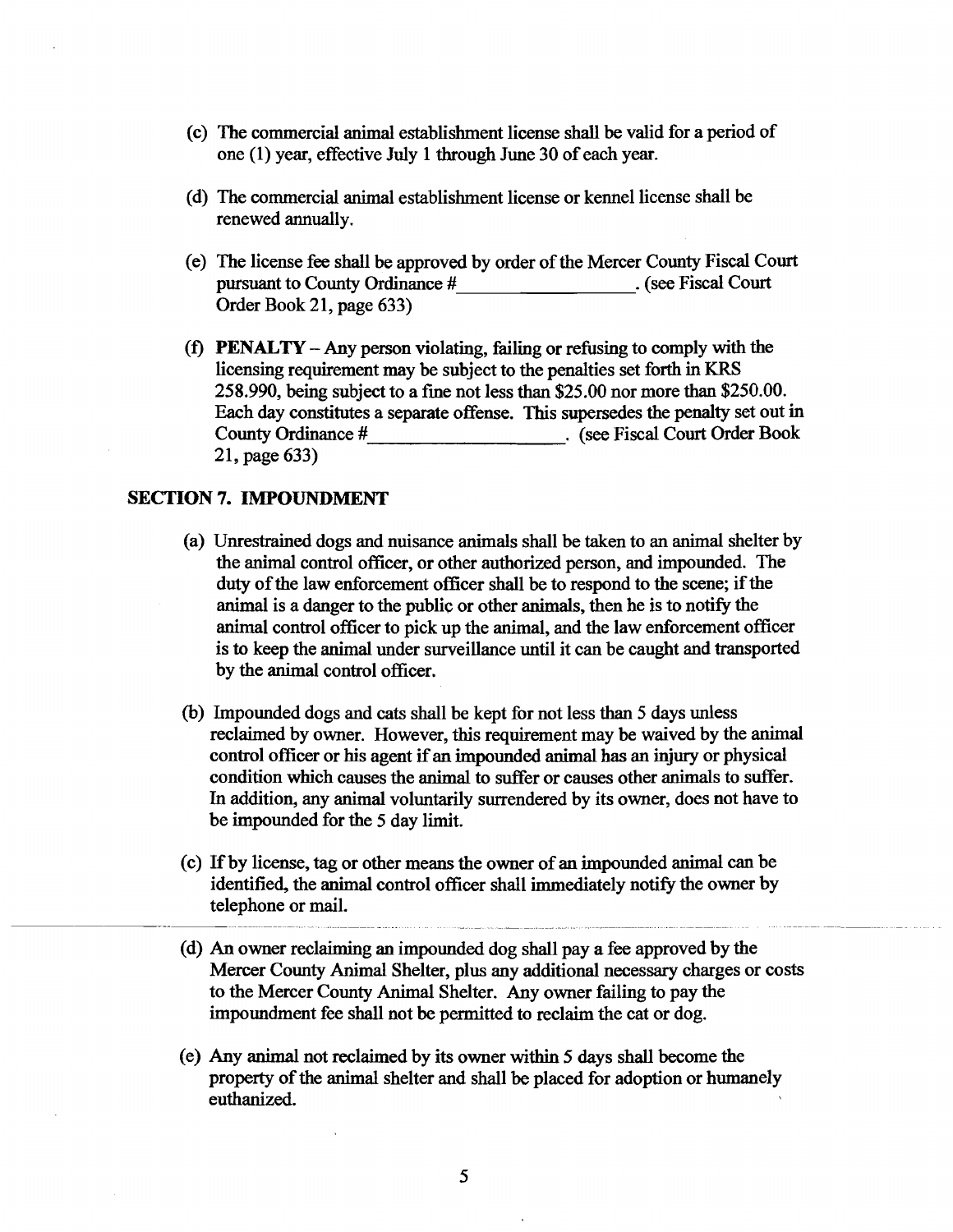In addition to, or in lieu of, impounding any animal found at large in the county, or any city therein, law enforcement officer, or other animal control officer may proceed against the owner as provided in Section 12 of this ordinance.

## **SECTION 8. ANIMAL CARE**

- (a) No owner shall fail to provide his animals with sufficient food and water, proper shelter and protection fiom the weather. Veterinary care when needed to prevent suffering and with humane care and treatment. Any owner or keeper of animals shall maintain a clean shelter or living area for any animal being kept which area shall be fiee of accumulated waste and debris so that the animal shall be **free** to walk or lie down without coming in contact with any such waste or debris. All such shelters or living areas must be cleaned on a regular basis.
- (b) If any animal is restrained by a chain, leash, or similar restraint, such chain or restraint shall not be less than 10 feet in length and either on swivels designed to prevent the animal fiom choking or strangling itself or else on a chain run.
- (c) No person shall beat, cruelly ill-treat, torment, overload, overwork, or otherwise abuse **an** animal, or cause, instigate, or permit any dogfight, cockfight, bullfight or other combat between animals or between animals and humans. In the event there is reasonable cause to suspect that **an** animal is being beaten, cruelly ill-treated, or tormented, or involved in a dogfight, cockfight or other combat, the custody of such animal may be taken by the law enforcement officer, or animal control officer and impounded by the Mercer County Animal Shelter. Said animal shall be held as evidence and confined in such facility in a humane manner. Upon a finding by the Court that the animal has been beaten, cruelly ill-treated or tormented, or involved in a dogfight, cockfight or other combat between animals, the animal shall become the property of the Mercer County Animal Shelter and be disposed pursuant to the provision of Section 7(e) as set forth herein.
- (d) No owner of an **animal** shall abandon such animal. Abandonment shall consist of leaving such animal for a period of excess 24 hours without food or water. An abandoned animal may be taken by the animal control officer or law enforcement officer and impounded in the Mercer County Animal Shelter. The owner shall be subject to **all** impoundment fees as set forth in Section 13.
- (e) No person shall crop a dog's ears, except a licensed veterinarian and then only if the dog is an animal whose ears are normally cropped for show or if the operation is necessary for the dog's health and comfort, and in no event shall **any** person except a licensed veterinarian perform such an operation.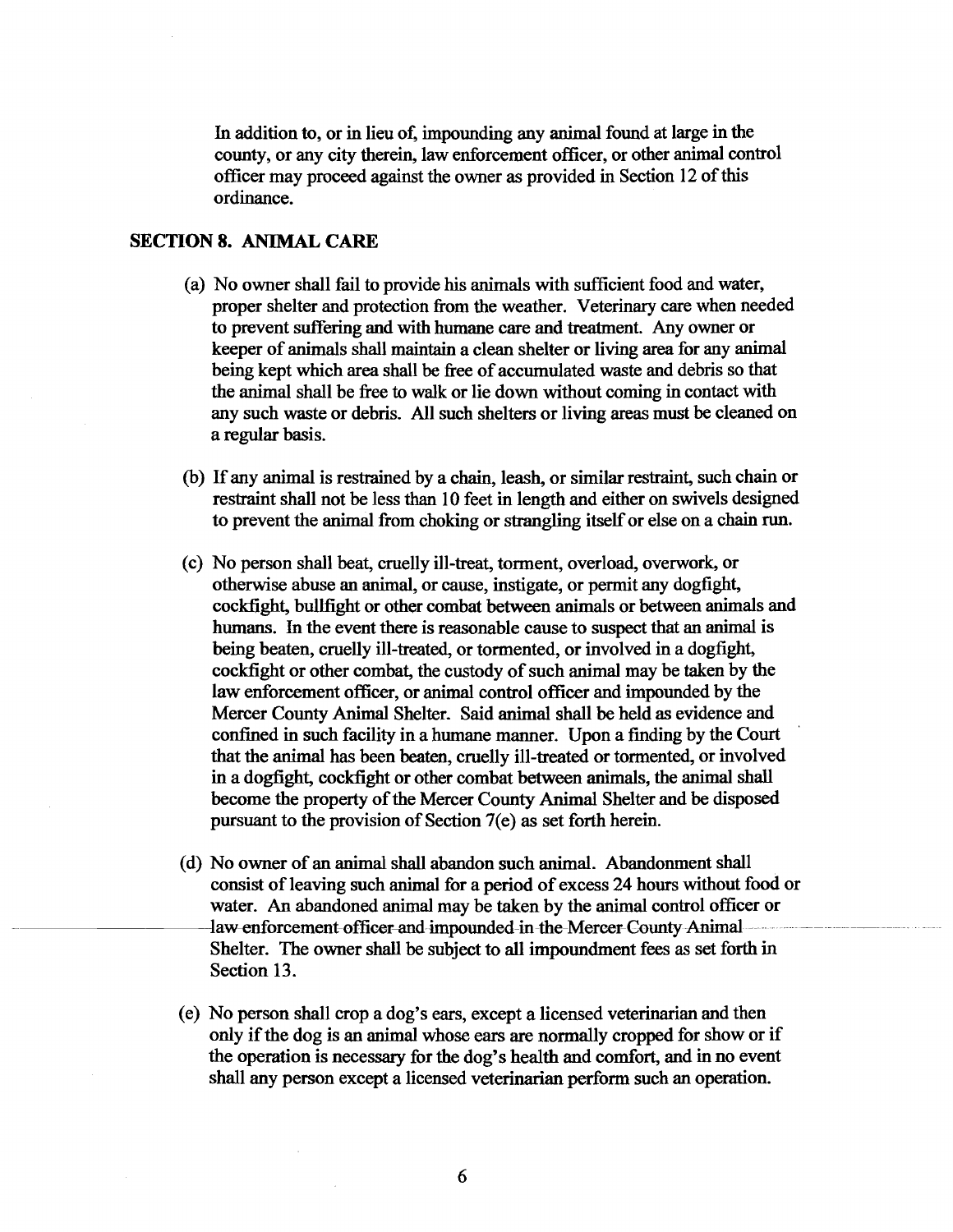- **(f)** Any operator of a motor vehicle who strikes a domestic animal shall immediately report such accident to any of the following: the animal's owner, a law enforcement officer, the animal control officer or to the local humane society.
- (g) No person shall expose any known poisonous substance, whether mixed with food or not, so that the same be liable to be eaten by any animal, provided that it shall be unlawfid for a person to place on his property rat poison mixed only with vegetable substances.
- (h) **PENALTY**  The penalties for the foregoing section are set forth in **KRS**  525.125 (Cruelty to Animals 1<sup>st</sup> Degree, KRS 525.130 Cruelty to Animals 2<sup>nd</sup> Degree, a class A Misdemeanor, and **KRS** 525.1 35 Torture of dog or cat, a Class A. Misdemeanor.

## **SECTION 9. STANDARDS FOR KENNELS** & **PET SHOPS**

- (a) All kennels, whether commercial or noncommercial, and pet shops shall in addition to the other requirements of this ordinance, comply with minimum standards as set out by Resolution of the Mercer County Fiscal Court and this section. Failure to meet these standards shall be grounds for denial or revocation of a license and the issuance of a citation subjecting the owner to the penalties herein. Facilities shall be subject to inspection by the Animal Control Officer upon officer's request during reasonable hours.
- (b) Enclosures must be provided with adequate protection against weather extremes. Floors of buildings, runs and walks shall be of such material to permit proper cleaning and disinfecting.
- (c ) The building temperature shall be maintained at a comfortable level. Adequate ventilation shall be maintained.
- (d) Each animal shall have sufficient space to stand up, lie down and **turn** around in a natural position without touching the sides or top of the cage.
- (e) Cages are to be of material and construction to permit cleaning and sanitizing.
- $(f)$  Runs shall provide an adequate exercise area and protection from the weather.
- (g) All animal quarters and runs are to be kept clean, dry and in a sanitary condition.
- (h) All animals, other than certain reptiles and amphibians living in the kennel or pet shop shall be fed daily, except as otherwise prescribed by a veterinarian. Reptiles and amphibians shall be fed in accordance with the customary feeding habits of the species. The food shall be free fiom contamination,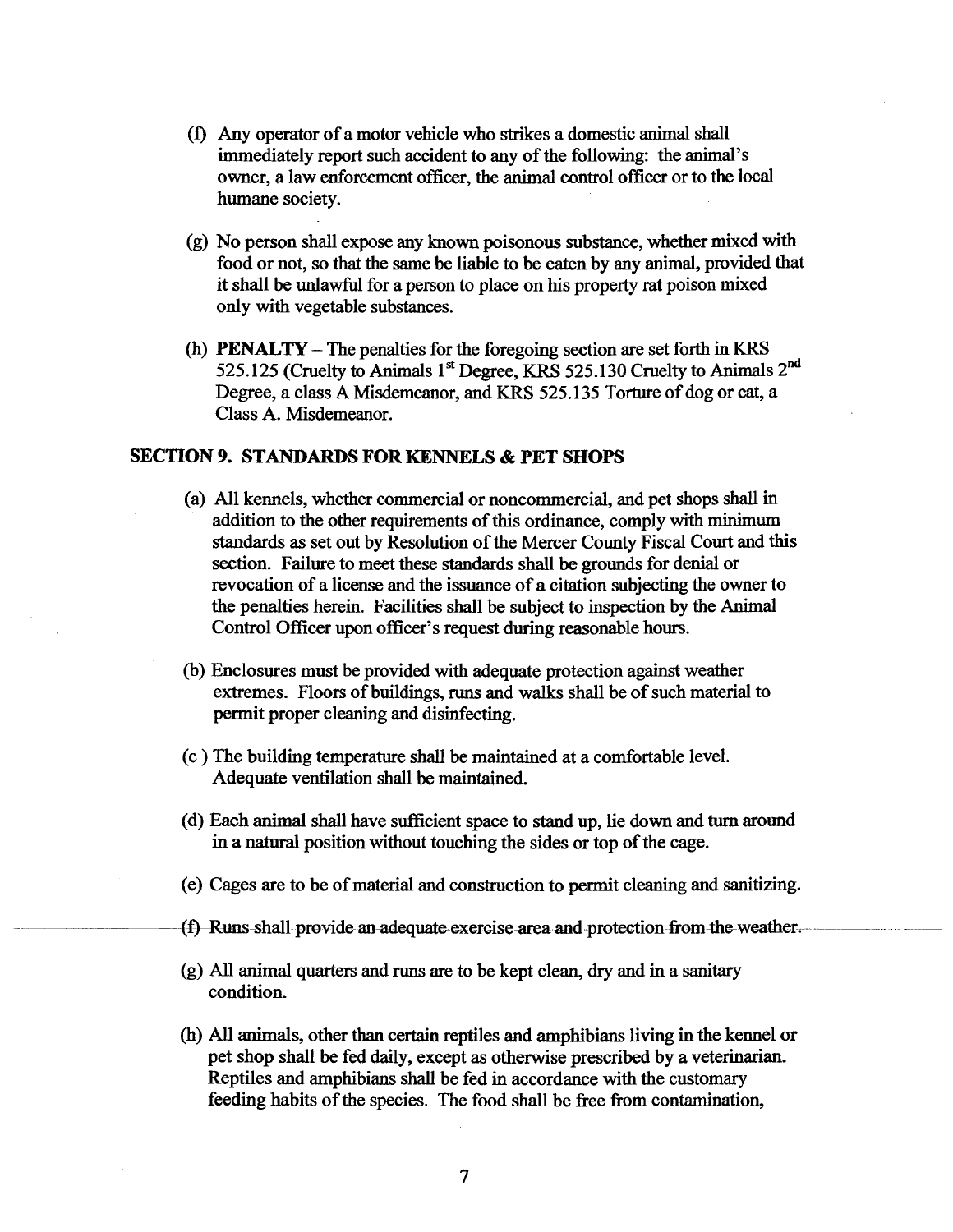wholesome, palatable and of a sufficient quantity and nutritive value to meet the normal daily requirement for the condition and size of the animal.

- (i) All animals shall have fresh water available at all times. Water vessels shall be mounted or secure in a manner that prevents tipping and be of a removal type.
- *6)* No animal shall be taken from the kennel or rescue shelter except on a leash or mussel to prevent barking and biting.
- Q Failure of property or kennel owner to comply with any of the foregoing shall result in forfeiture of any kennel license and subject to a fine of not less than \$100.00 nor more than \$500.00, and subject to confinement in the county jail for up to 90 days.

## **SECTION 10. KEEPING OF' NON-DOMESTIC** *ANIMALS*

No person shall keep or permit to be kept on their premises any non-domestic animal, as defined herein. This section does not apply to performing animal exhibitions and circuses.

## **SECTION 11. STERILIZATION**

No unclaimed dog or cat or other animal shall be released for adoption unless the new owner agrees to subject the animal to the spay-neuter program sponsored by the Mercer County Humane Society and/or the Mercer County Animal Shelter and the payment of any and all applicable fees required thereof.

## **SECTION 12. ENFORCEMENT**

- (a) It shall be a violation of this ordinance to interfere with law enforcement officer or animal control officer in carrying out and enforcing this ordinance.
- (b) The animal control officers, pursuant to the provisions in KRS 258.195  $(3)$ shall have the authority to issue uniform citations, for this ordinance and other violations listed in KRS 258.195 (3).
- (c) This ordinance shall apply to the current provisions of KRS Chapter 258 and all subsequent amendments thereto from the date of their enactment into law unless specifically limited or qualified by amendment to this ordinance.
- (d) Every owner of a dog, cat or ferret shall have his animal vaccinated against rabies pursuant to KRS 258.015. Violators shall result in penalties set out in KRS 258.990.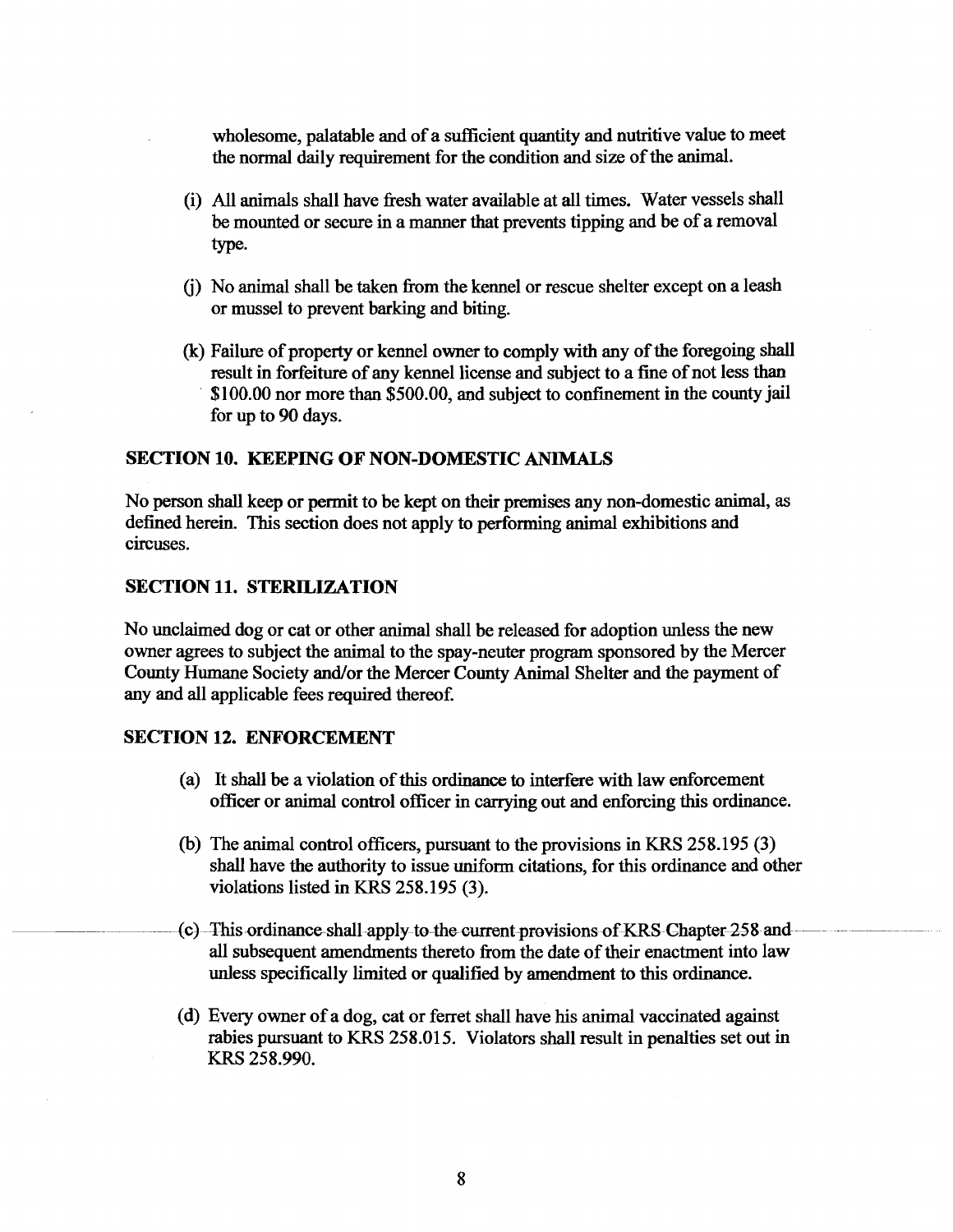#### **SECTION 13. NOTICES AND WARNINGS**

- (a) Where first offense violations of restraint requirements under Section 2. Restraint are observed, any Animal Control Officer may issue a RESTRAINT NOTICE in lieu of a Uniform Citation. The RESTRAINT NOTICE will stipulate the violation observed, associated fees and a compliance date, as well as a waiver provision providing that the person to whom the RESTRAINT NOTICE is issued waives all rights to protest such notice and waives all rights to a hearing on the issue relating to that notice. **AU** associated fees shall be paid to the Mercer County Animal Shelter. Failure to pay the associated fees by the compliance date or failure to waive rights by the compliance date may result in the issuance of a Uniform Citation.
- (b) Where first offense violations of howling, barking **animals** disturbing Neighborhood requirements under Section 4. Howling, Barking animals Disturbing Neighborhood Prohibited are observed, any Animal Control Officer may issue a DISTURBANCE NOTICE in lieu of a Uniform Citation. The DISTURBANCE NOTICE will stipulate the violation observed, associated fees and compliance date, as well as a waiver provision providing that the person to whom the DISTURBANCE NOTICE is issued waives all rights to protest such notice and waives all rights to a hearing on the issue relating to that notice. All associated fees shall be paid to the Mercer County Animal Shelter. Failure to pay the associated fees by the compliance date or failure to waive rights by the compliance date may result in the issuance of a Uniform Citation.
- (c) Where violations of the licensing requirements under SECTION 5. LICENSING of this ordinance are observed, any Animal Control Officer may issue a LICENSING NOTICE in lieu of a uniform citation. The LICENSING NOTICE will stipulate a compliance date and associated fee and late fee, as well as a waiver provision providing that the person to whom the LICENSING NOTICE is issued waives all rights to protest such violation and waives all rights to a hearing on the issues relating to that violation. All associated fees and late fees shall be paid to the Mercer County Animal Shelter. Failure to pay associated fees and/or late fees and failure to waive rights by the compliance date may result in the issuance of a uniform citation. associated fees and late fees shall be paid to the Mercer County Animal<br>Shelter. Failure to pay associated fees and/or late fees and failure to waive<br>rights by the compliance date may result in the issuance of a uniform ci
	- Chapter 258, as amended fiom time to time, are observed, any Animal Control Officer may issue a VACCINATION NOTICE in lieu of a uniform citation. The VACCINATION NOTICE will stipulate a compliance date and associated fee and late fee, as well as a waiver provision providing that the person to whom the VACCINATION NOTICE is issued waives all rights to protest such violation and waives all rights to a hearing on the issues relating to that violation. All associated fees and late fees shall be paid to the Mercer County Animal Shelter. Failure to pay associated fees and/or late fees and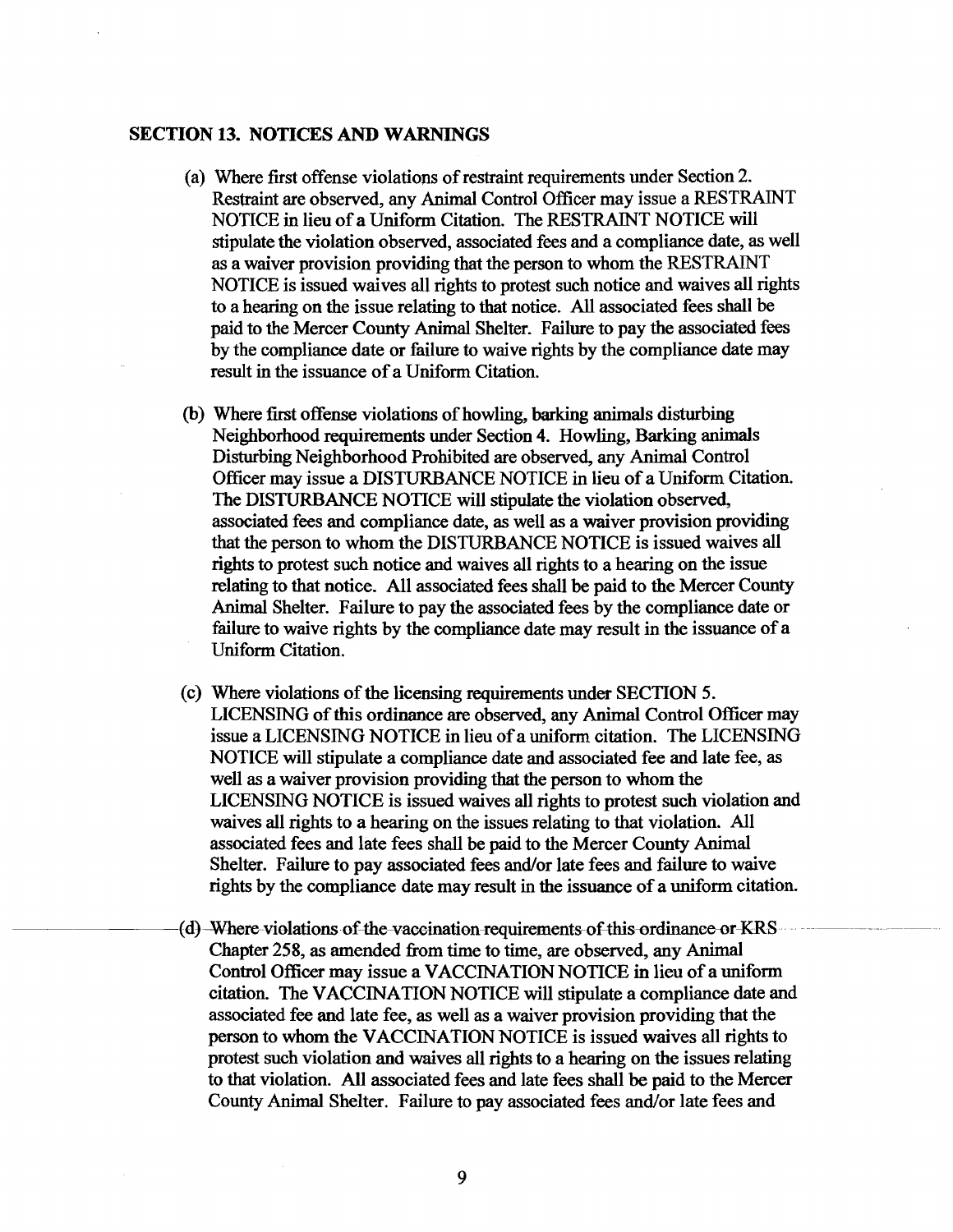failure to waive rights by the compliance date may result in the issuance of a uniform citation.

- (e) Where violations of the animal care requirements under SECTION 8 . ANIMAL, CARE of this ordinance are observed, any Animal Control Officer may issue an **ANIMAL** CARE NOTICE in lieu of a uniform citation. The ANIMAL CARE NOTICE will stipulate a compliance date and associated fee and late fee, as well as a waiver provision providing that the person to whom the ANIMAL CARE NOTICE is issued waives all rights to protest such violation and waives all rights to a hearing on the issues relating to that violation. All associated fees and late fees shall be paid to the Mercer County Animal Shelter. Failure to pay associated fees and/or late fees and failure to waive rights by the compliance date may result in the issuance of a uniform citation.
- (f) Where violations of the sterilization requirements under SECTION 11. STERILIZATION of this ordinance are observed, any Animal Control Officer may issue a STERILIZATION NOTICE in lieu of a uniform citation. The STERILIZATION NOTICE will stipulate a compliance date and associated fee and late fee, as well as a waiver provision providing that the person to whom the STERILIZATION NOTICE is issued waives all rights to protest such violation and waives **all** rights to a hearing on the issues relating to that violation. All associated fees and late fees shall be paid to the Mercer County Animal Shelter. Failure to pay associated fees and/or late fees and failure to waive rights by the compliance date may result in the issuance of a uniform citation.

Where an Animal Control Officer observes a violation of any of the provisions of this ordinance, the officer may issue a WARNING CITATION in lieu of a Violation Notice or Uniform Citation, stipulating a time by which corrective action must be administered. If the specified item, a Violation Notice or Uniform Citation may be issued.

All fees provided for in this ordinance are set forth by the Humane Society at the Mercer County Animal Shelter, and may be modified by future Mercer County Fiscal Court Action.

## **SECTION 14. RUNNING AT LARGE**

Dogs or other animals shall not be allowed to run at large. Any peace officer or animal control officer may seize or destroy any dog found runnjng at large. A peace officer or animal control officer shall make a reasonable effort to determine the owner of the animal and return the animal unless it is in the act of pursuing or wounding livestock, or wounding or killing poultry, or attacking human beings. Any person without liability may kill or seize any dog which is observed attacking people, domesticated animals or non-domesticated animals. Any person in charge of the animal or animals running at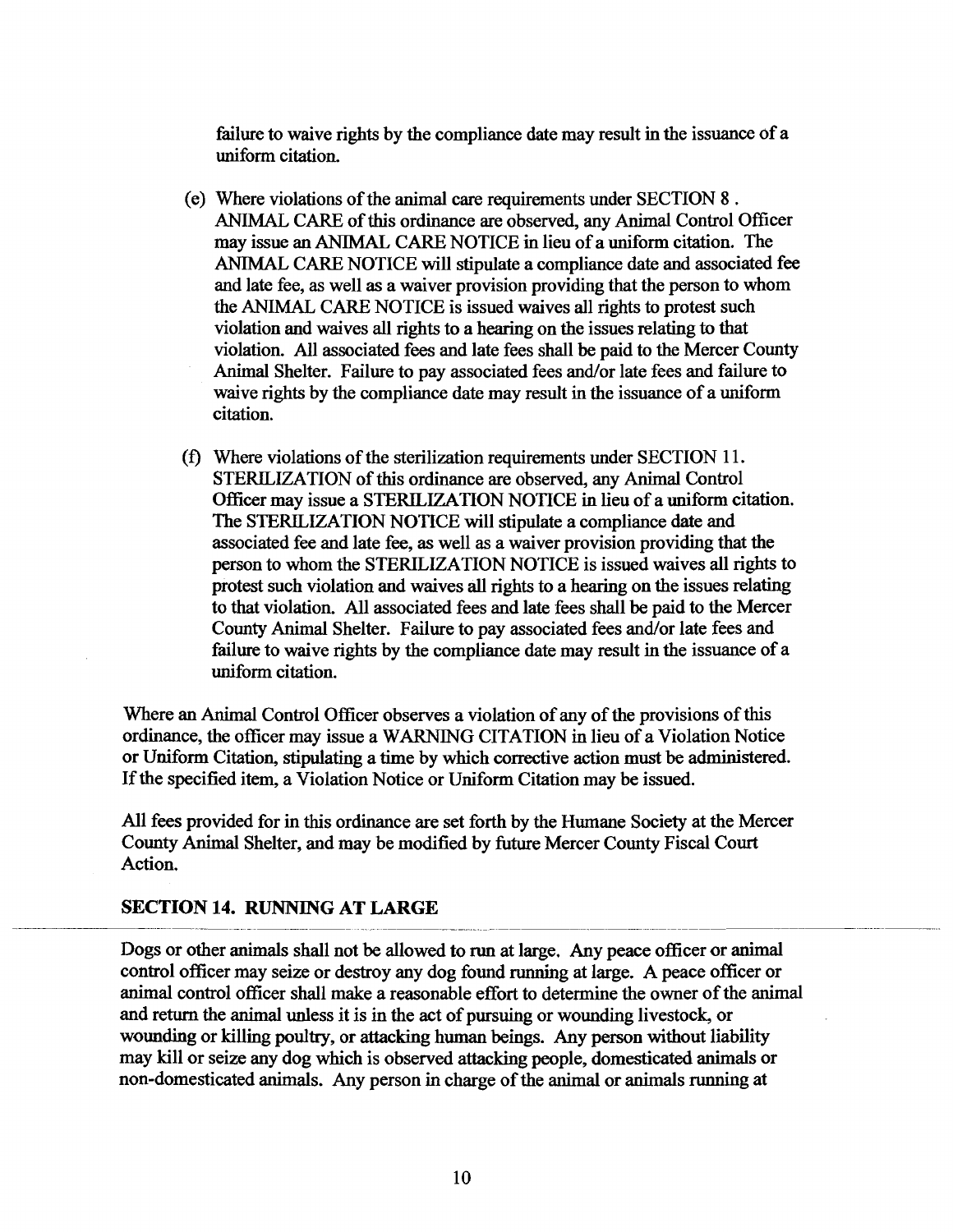large shall be subject a fine between **\$25.00** to **\$500.00.** Each day constitutes a separate offense.

## **SECTION 15. PENALTIES**

In the event none of the foregoing sections provide for a penalty for violation of this ordinance, then such violation shall constitute a misdemeanor and shall, upon conviction be punishable by a fine of not less than **\$25.00** nor more than **\$500.00.** Each day that a violation continues shall constitute a separate offense.

## **SECTION 16. CONFLICTING ORDINANCES**

**All** other ordinances of Mercer County that **are** in conflict with this ordinance **are** hereby repealed to the extent of such conflict.

#### **SECTION 17. SEVERABILITY CLAUSE**

If any part of this ordinance shall be held invalid, such part shall be deemed severable and the invalidity thereof will not affect the remaining parts of the ordinance.

### **SECTION 18. EFFECTIVE DATE**

This Ordinance shall effective on the second reading of this Ordinance and shall apply retrospectively and prospectively.

**INTRODUCED AND PUBLICLY READ** at first reading this the  $\frac{8}{\sqrt{2}}$  day of **February**, 2005.

**PUBLICLY READ AND APPROVED** at second reading this the  $\frac{22}{\sqrt{2}}$  day **PUBLICLY READ AND A**<br>of February , 2005.

MERCER COUNTY FISCAL COURT

By:

John D. Tristler Mercer County Judge/Executive

ATTEST:

ayle Horn.

Gayle Horp Mercer County Fiscal Court Clerk PREPARED BY: